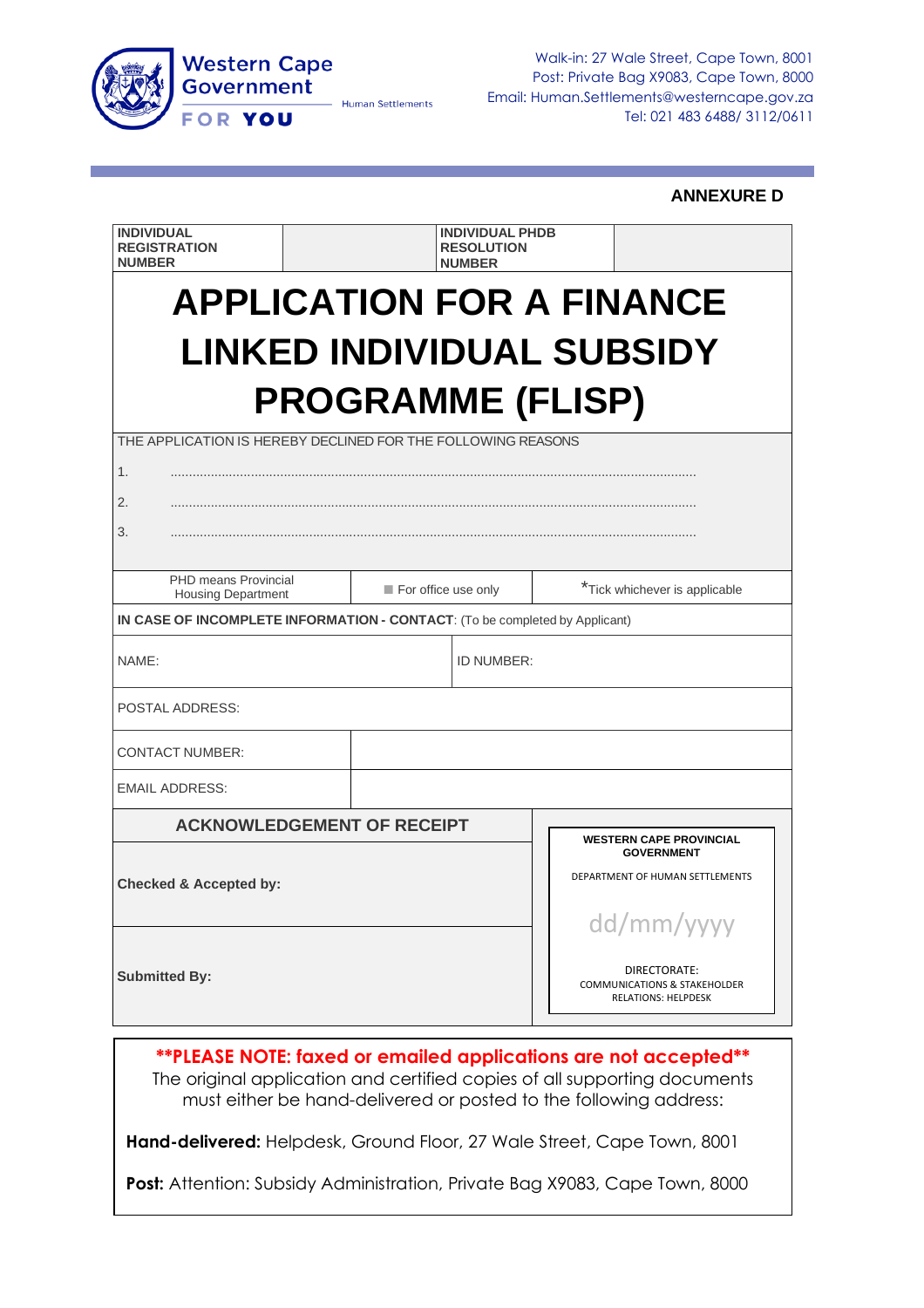| <b>TARIF1</b>                                                                 |  |  |  |  |  |  |
|-------------------------------------------------------------------------------|--|--|--|--|--|--|
| THE FOLLOWING DOCUMENTS MUST BE KEPT BY THE LENDER<br><b>OFFICIAL USE</b>     |  |  |  |  |  |  |
| Certified copy of Marriage Certificate                                        |  |  |  |  |  |  |
| Certified copy of R.S.A. Bar Coded Identity Document (Self and Spouse)        |  |  |  |  |  |  |
| Certified copy of Birth Certificate baring the eight-digit identity number    |  |  |  |  |  |  |
| Certified copy of Divorce Settlement                                          |  |  |  |  |  |  |
| Certified copy of Spouse's Death Certificate                                  |  |  |  |  |  |  |
| Certified copy of Permanent Residence Permit (Bar Coded Permit)               |  |  |  |  |  |  |
| Proof of loan granted by lender, where applicable                             |  |  |  |  |  |  |
| Certified copy of Agreement of Sale; if applicable                            |  |  |  |  |  |  |
| Certified copy of Building Contract and Approved Building Plan, if applicable |  |  |  |  |  |  |
| Certified copy of Proof of Monthly Income                                     |  |  |  |  |  |  |
| Certified copy of Permanent Residence Permit (Bar coded permit)               |  |  |  |  |  |  |

|    | TABLE 2 (For PHD use only)                                                                    |             |                  |            |  |  |
|----|-----------------------------------------------------------------------------------------------|-------------|------------------|------------|--|--|
|    | <b>PROCESS RECORD</b>                                                                         | <b>DATE</b> | <b>SIGNATURE</b> |            |  |  |
|    |                                                                                               |             | <b>Official</b>  | Supervisor |  |  |
| 1. | <b>Application Received</b>                                                                   |             |                  |            |  |  |
| 2. | Electronic Procedural Check                                                                   |             |                  |            |  |  |
| 3. | Application Returned for Correction from PHD                                                  |             |                  |            |  |  |
| 4. | <b>Application Returned Corrected</b>                                                         |             |                  |            |  |  |
| 5. | Data Captured                                                                                 |             |                  |            |  |  |
| 6. | Data Verified                                                                                 |             |                  |            |  |  |
| 7. | Searches Completed:<br>a) Home Affairs<br>b) Deeds Office<br>c) National Housing<br>Data Base |             |                  |            |  |  |
| 8. | Date Subsidy Approved by PHD                                                                  |             |                  |            |  |  |
| 9. | Date applicant notified of PHD acceptance/ non-<br>acceptance                                 |             |                  |            |  |  |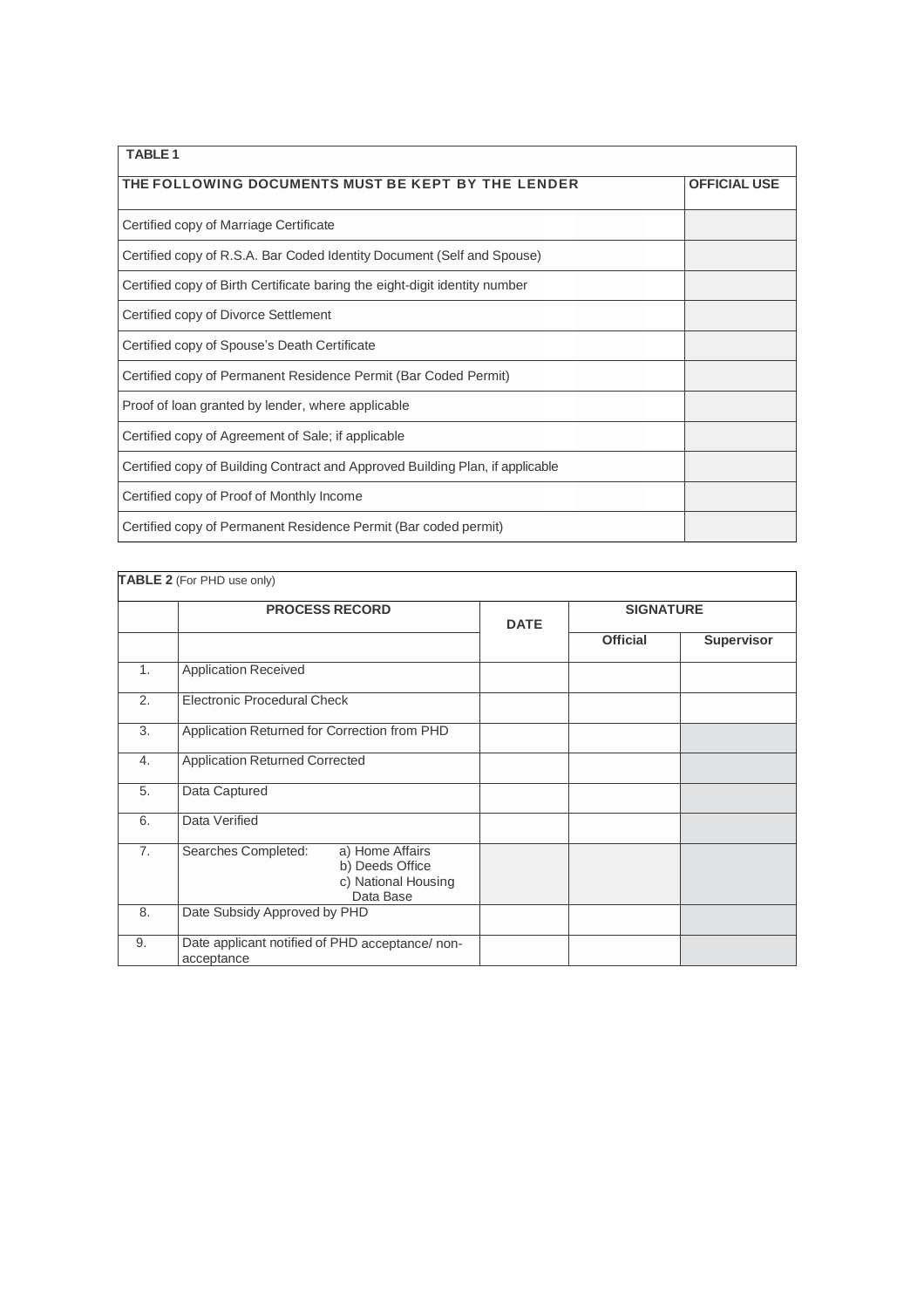| Married, living with long term partner or single with dependants |               |                    |                                                   |  |         |          |               |       |  |                                   |         |                       |               |  |
|------------------------------------------------------------------|---------------|--------------------|---------------------------------------------------|--|---------|----------|---------------|-------|--|-----------------------------------|---------|-----------------------|---------------|--|
|                                                                  | <b>Period</b> |                    |                                                   |  |         |          | <b>Period</b> |       |  |                                   |         |                       | <b>Period</b> |  |
| Married*                                                         |               |                    | Habitually Co-habiting with<br>long term partner* |  |         |          |               |       |  | Widow/Widower<br>with dependants* |         |                       |               |  |
| Divorced with                                                    |               |                    | Single with dependants*                           |  |         |          |               |       |  |                                   |         |                       |               |  |
| dependants*                                                      |               |                    | <b>APPLICANT</b>                                  |  |         |          |               |       |  | <b>SPOUSE</b>                     |         | (or Deceased Partner) |               |  |
| Surname                                                          |               |                    |                                                   |  |         |          |               |       |  |                                   |         |                       |               |  |
| Maiden or Former<br>Surname                                      |               |                    |                                                   |  |         |          |               |       |  |                                   |         |                       |               |  |
| <b>Full Names</b><br>(First Three Only)                          |               |                    |                                                   |  |         |          |               |       |  |                                   |         |                       |               |  |
|                                                                  |               |                    |                                                   |  |         |          |               |       |  |                                   |         |                       |               |  |
| <b>Identity Number</b>                                           |               |                    |                                                   |  |         |          |               |       |  |                                   |         |                       |               |  |
| Gender                                                           |               | $Male*$            |                                                   |  | Female* |          |               | Male* |  |                                   |         | Female*               |               |  |
| Race                                                             |               | African*<br>White* |                                                   |  |         | African* |               |       |  |                                   | White*  |                       |               |  |
|                                                                  |               | Coloured*          |                                                   |  | Indian* |          | Coloured*     |       |  |                                   | Indian* |                       |               |  |
|                                                                  |               | Other*             |                                                   |  |         | Other*   |               |       |  |                                   |         |                       |               |  |
| If "other" specify:                                              |               |                    |                                                   |  |         |          |               |       |  |                                   |         |                       |               |  |
|                                                                  |               |                    |                                                   |  |         |          |               |       |  |                                   |         |                       |               |  |
|                                                                  |               |                    |                                                   |  |         |          |               |       |  |                                   |         |                       |               |  |
| <b>Residential Address:</b>                                      |               |                    |                                                   |  |         |          |               |       |  |                                   |         |                       |               |  |
|                                                                  |               |                    |                                                   |  |         |          |               |       |  |                                   |         |                       |               |  |
|                                                                  |               |                    |                                                   |  |         |          |               |       |  |                                   |         |                       |               |  |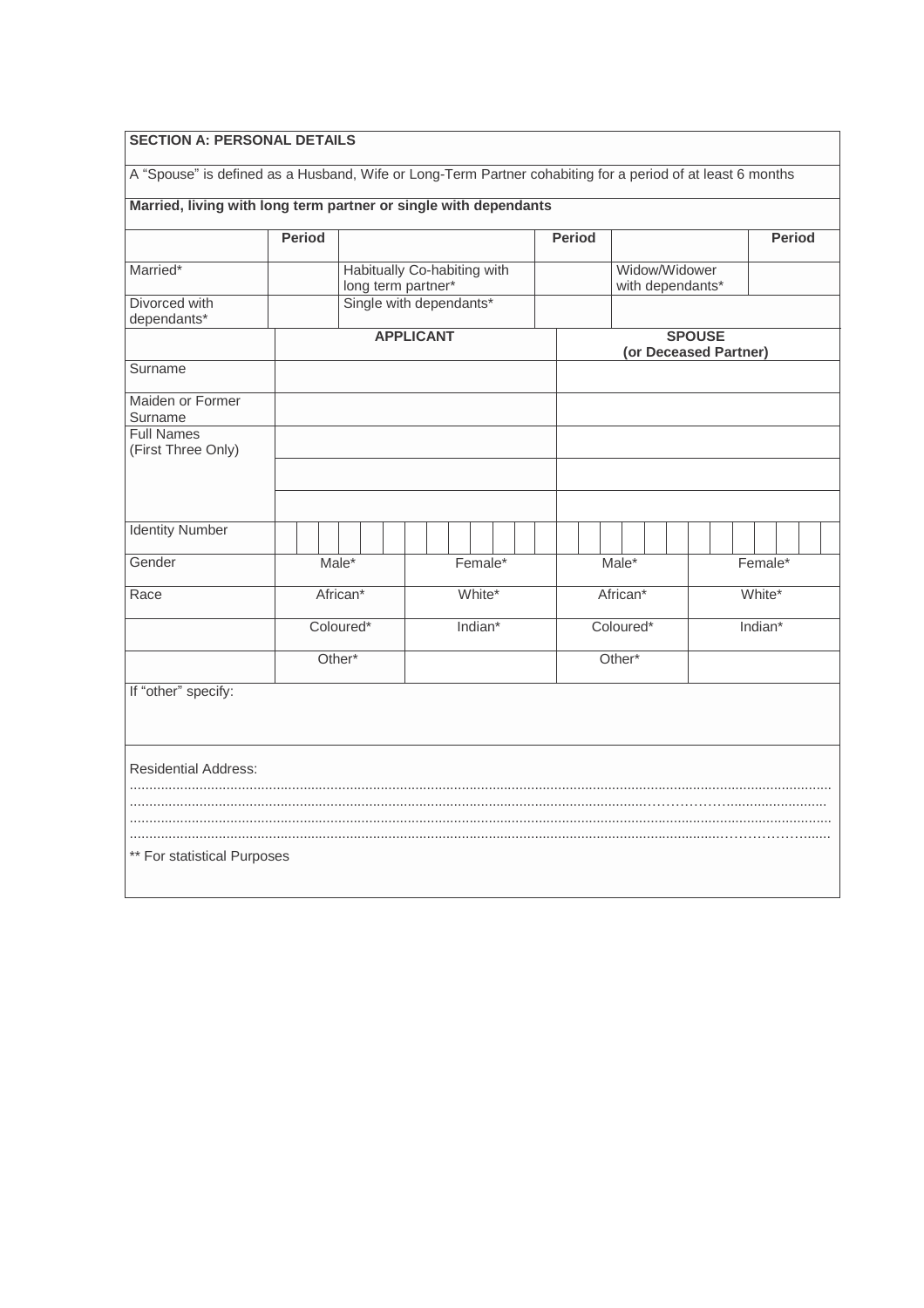### **SECTION B: DETAILS OF ALL DEPENDANTS**

| <b>Surname</b> | <b>Initials</b> | <b>Identity Number/Thirteen Digit</b><br><b>Birth Certificate Number</b> |  |  |  |  |  |  | Age | <b>Relationship to</b><br>Applicant | Gender |  |  |
|----------------|-----------------|--------------------------------------------------------------------------|--|--|--|--|--|--|-----|-------------------------------------|--------|--|--|
|                |                 |                                                                          |  |  |  |  |  |  |     |                                     |        |  |  |
|                |                 |                                                                          |  |  |  |  |  |  |     |                                     |        |  |  |
|                |                 |                                                                          |  |  |  |  |  |  |     |                                     |        |  |  |
|                |                 |                                                                          |  |  |  |  |  |  |     |                                     |        |  |  |
|                |                 |                                                                          |  |  |  |  |  |  |     |                                     |        |  |  |
|                |                 |                                                                          |  |  |  |  |  |  |     |                                     |        |  |  |

| <b>SECTION C: MONTHLY INCOME DETAILS</b>             |                  |                  |               |
|------------------------------------------------------|------------------|------------------|---------------|
|                                                      |                  | <b>Applicant</b> | <b>Spouse</b> |
| Indicate if you are:                                 | Employed *       |                  |               |
|                                                      | Self Employed *  |                  |               |
|                                                      | Social Welfare * |                  |               |
|                                                      | R                |                  |               |
| <b>Basic Monthly Income</b>                          |                  | $\mathsf{R}$     | $\mathsf{R}$  |
| Housing Allowance Payable (Loan Interest<br>Subsidy) |                  | $\mathsf{R}$     | $\mathsf{R}$  |
| Social Welfare Grant                                 |                  | $\mathsf{R}$     | $\mathsf{R}$  |
| <b>TOTAL</b>                                         |                  | $\mathsf{R}$     | $\mathsf{R}$  |
| JOINT TOTAL (Applicant and Spouse)                   |                  | R                |               |
| Amount of Bond Applied for                           |                  | R                |               |

| <b>SECTION D: DETAILS OF CITIZENSHIP</b>                      |  |  |  |  |  |  |  |
|---------------------------------------------------------------|--|--|--|--|--|--|--|
| Are you a South African Citizen<br>YES <sup>*</sup><br>$NO^*$ |  |  |  |  |  |  |  |
| If you are not a South African Citizen supply the following:  |  |  |  |  |  |  |  |
| Country of which you are a Citizen                            |  |  |  |  |  |  |  |
| South African Permanent Residence Permit Number               |  |  |  |  |  |  |  |
| Date Permit was Issued                                        |  |  |  |  |  |  |  |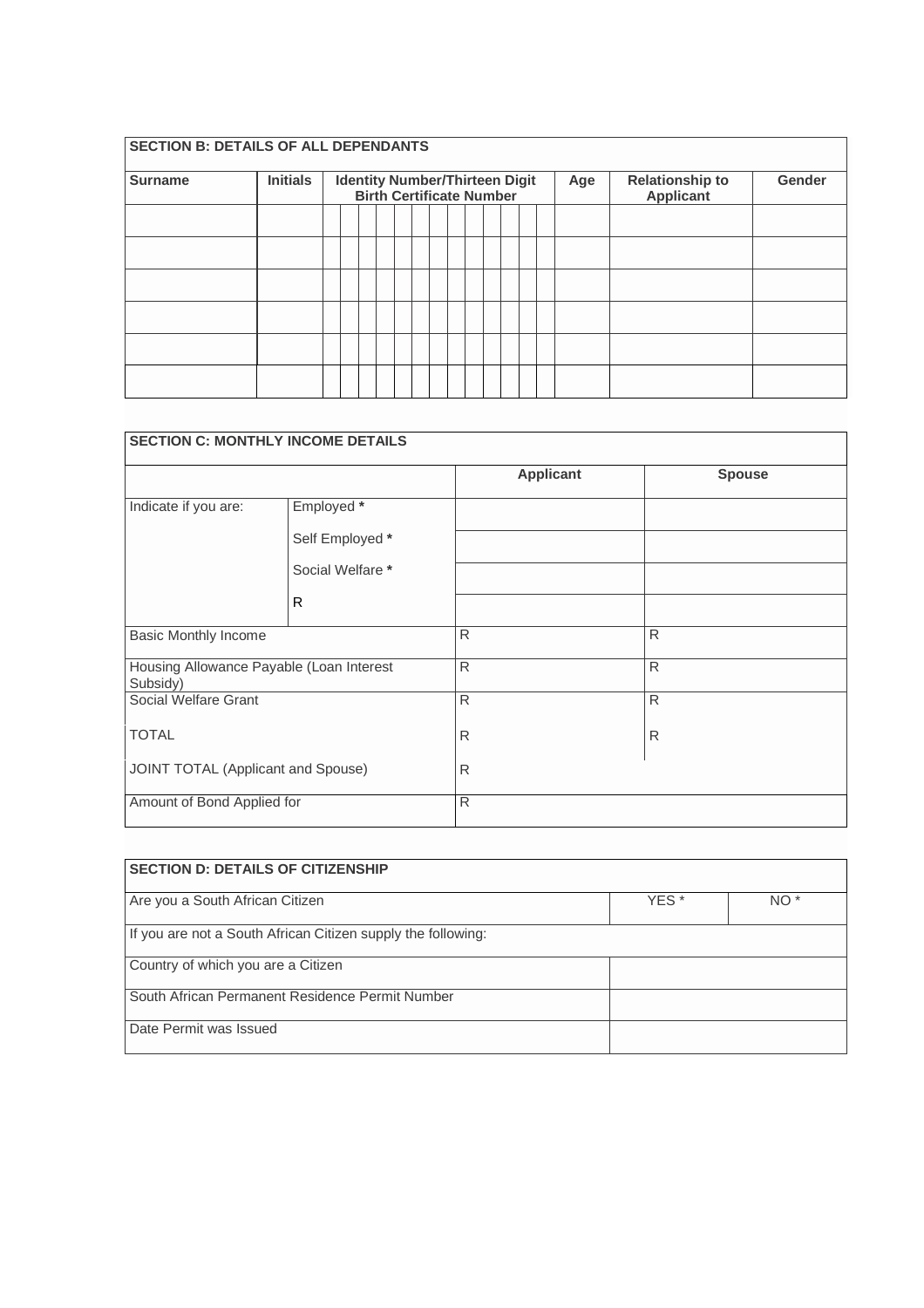|                              | SECTION E: DETAILS OF PROPERTY TO BE PURCHASED WITH SUBSIDY |                              |       |                        |
|------------------------------|-------------------------------------------------------------|------------------------------|-------|------------------------|
| Name of Seller               |                                                             |                              |       |                        |
| District:                    |                                                             | Municipality                 |       |                        |
| Township:                    |                                                             | Erf (Stand) /<br>Lot Number* |       |                        |
| Township<br>Extension:       |                                                             |                              |       |                        |
| Unit Number:                 |                                                             |                              |       |                        |
| Description of<br>Dwelling * | Flat (Name of Building)                                     |                              |       | House (Street Address) |
|                              |                                                             |                              |       |                        |
| Type of Tenure               | Ownership                                                   |                              | Other |                        |
|                              | If other: Specify                                           |                              |       |                        |

| SECTION F (i): FUNDING DETAILS IN RESPECT OF PURCHASE OF PROPERTY |              |
|-------------------------------------------------------------------|--------------|
| <b>TOTAL PRODUCT PRICE</b>                                        | $\mathsf{R}$ |
| Subsidy<br>a)                                                     | $\mathsf{R}$ |
| Amount of Home Loan<br>b)                                         | R            |
| Own Cash Contribution<br>c)                                       | R            |
| <b>TOTAL</b>                                                      | $\mathsf{R}$ |
| d)<br>Subsidy amount qualified for                                | $\mathsf{R}$ |
| Total Bond qualified for<br>e)                                    | $\mathsf{R}$ |
| f)<br>Subsidy Amount Qualified for                                | $\mathsf{R}$ |
| Disability Subsidy (Plus)<br>g)                                   | $\mathsf{R}$ |
| h)<br>Geotechnical Assistance (Plus)                              | R            |
| Sub Total                                                         |              |
| i)<br><b>Grants Received from State Resources</b><br>(Minus)      | $\mathsf{R}$ |
| Total Subsidy Amount Qualified for                                | $\mathsf{R}$ |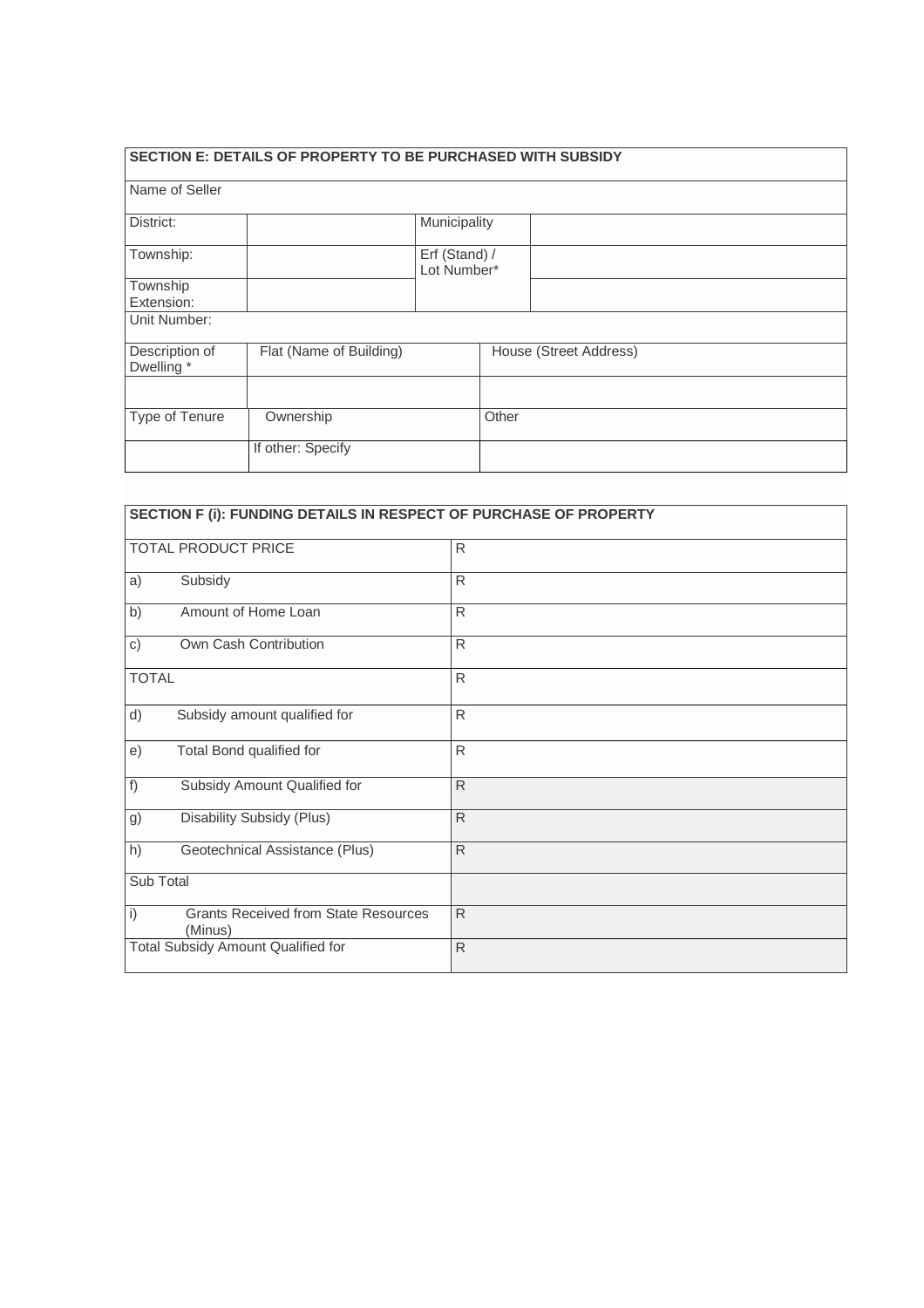| <b>SECTION G: DETAILS OF CONVEYANCER</b> |  |
|------------------------------------------|--|
|------------------------------------------|--|

| Name:                      |      |  |  |  |
|----------------------------|------|--|--|--|
| Postal Address:            |      |  |  |  |
|                            |      |  |  |  |
| Conveyancer Fee:           | IR   |  |  |  |
| Approval Code of<br>Lender |      |  |  |  |
| Telephone Number           | Code |  |  |  |
| <b>Facsimile Number</b>    | Code |  |  |  |
|                            |      |  |  |  |

| SECTION H: DETAILS OF LENDER FOR A FINANCE LINKED INDIVIDUAL SUBSIDY APPLICATION |      |  |  |  |  |  |
|----------------------------------------------------------------------------------|------|--|--|--|--|--|
| Name:                                                                            |      |  |  |  |  |  |
| Postal Address:                                                                  |      |  |  |  |  |  |
|                                                                                  |      |  |  |  |  |  |
| Approval Code of<br>Lender                                                       |      |  |  |  |  |  |
| <b>Telephone Number</b>                                                          | Code |  |  |  |  |  |
| Facsimile Number                                                                 | Code |  |  |  |  |  |

| <b>SECTION I: DETAILS OF CONTRACTOR/BUILDER</b>                                              |      |  |  |  |  |  |  |
|----------------------------------------------------------------------------------------------|------|--|--|--|--|--|--|
| Name:                                                                                        |      |  |  |  |  |  |  |
| Postal Address:                                                                              |      |  |  |  |  |  |  |
|                                                                                              |      |  |  |  |  |  |  |
| <b>National Home Builders</b><br><b>Registration Council's</b><br><b>Registration Number</b> |      |  |  |  |  |  |  |
|                                                                                              |      |  |  |  |  |  |  |
| Telephone Number                                                                             | Code |  |  |  |  |  |  |
| <b>Facsimile Number</b>                                                                      | Code |  |  |  |  |  |  |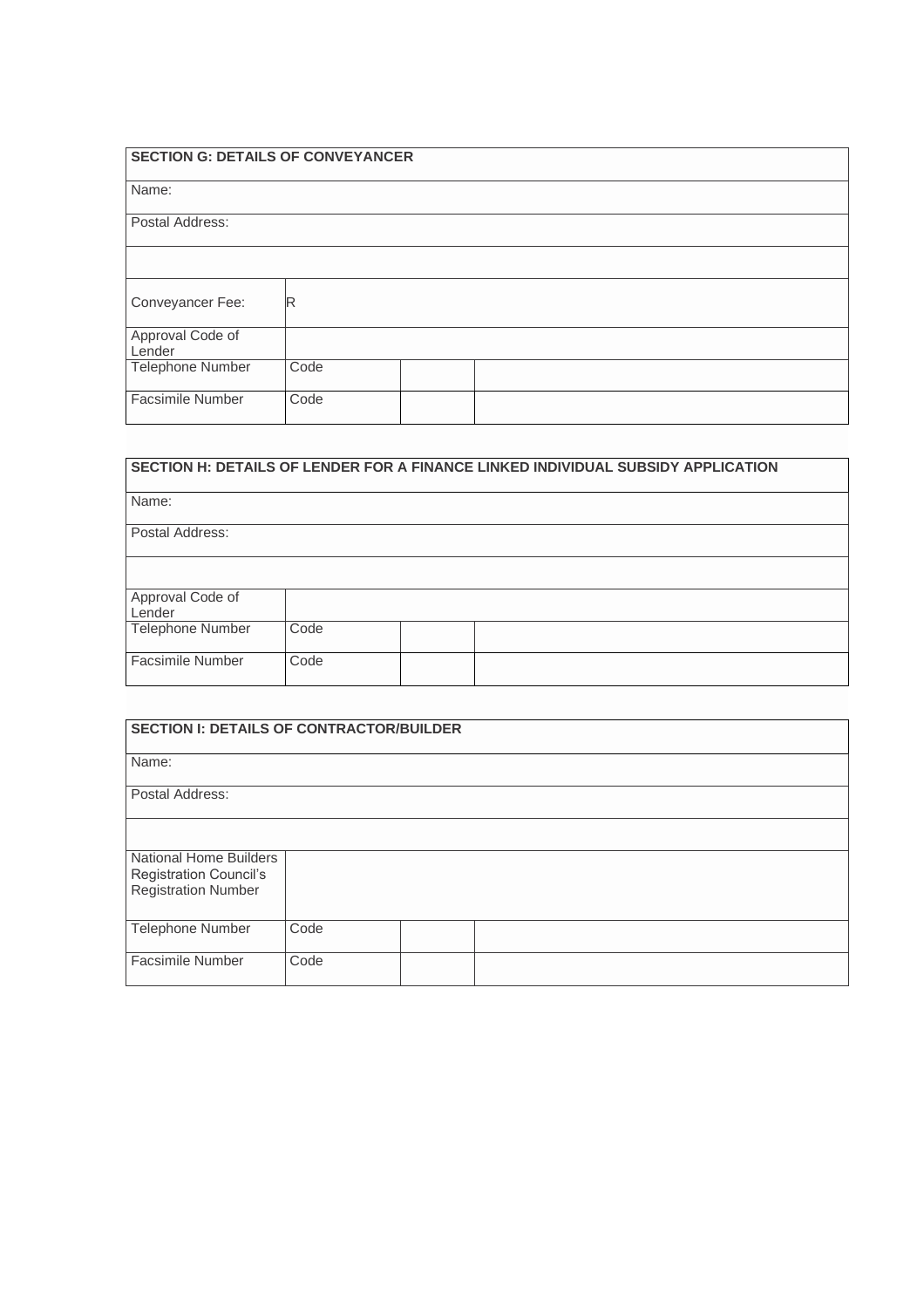### **SUPPLEMENT [AS HIGHLIGHTED] TO THE HOUSING SUBSIDY APPLICATION FORM**

#### **AFFIDAVIT**

| AFFIDAVIT BY APPLICANT & SPOUSE/PARTNER *                                                                                                                                                                                                                                                                                                                                                                                                                                                                                                                                                                                                                                                                                                                                                                                                                                                                                                                                                                                       |                                                                                                           |  |  |  |  |  |  |
|---------------------------------------------------------------------------------------------------------------------------------------------------------------------------------------------------------------------------------------------------------------------------------------------------------------------------------------------------------------------------------------------------------------------------------------------------------------------------------------------------------------------------------------------------------------------------------------------------------------------------------------------------------------------------------------------------------------------------------------------------------------------------------------------------------------------------------------------------------------------------------------------------------------------------------------------------------------------------------------------------------------------------------|-----------------------------------------------------------------------------------------------------------|--|--|--|--|--|--|
| We, the undersigned applicant and spouse/partner, do hereby solemnly/under oath* declare:<br>1. That all the information contained in this application form (including Appendix 1) is true and correct and that<br>all material facts have been disclosed therein.<br>2. That we are married to each other/ habitually cohabit with each other as if we are husband and wife*.<br>3. That neither of us:<br>- currently owns or has ever previously owned any residential property in full ownership, leasehold or deed grant;<br>- have never purchased a state-subsidised residential property of which transfer has not yet been taken;<br>- have previously received financial assistance from the Government of the Republic of South Africa or<br>Independent Development Trust or the former Self Governing Territories or TBVC States or any other State<br>financed subsidies in order to acquire a residential property; and<br>- Estate's has, at the date of this application, been sequestrated or made insolvent. |                                                                                                           |  |  |  |  |  |  |
| 4. That I have listed all my financial dependants in the application form.<br>5. That the information supplied with regard to my financial dependants is correct.<br>6. That all the dependants listed in the application are financially dependent on me.<br>7. That all the financial dependants listed in the subsidy application form reside permanently with me.                                                                                                                                                                                                                                                                                                                                                                                                                                                                                                                                                                                                                                                           |                                                                                                           |  |  |  |  |  |  |
| 8. That all details given in this application form with regard to ourselves, our income and employment status                                                                                                                                                                                                                                                                                                                                                                                                                                                                                                                                                                                                                                                                                                                                                                                                                                                                                                                   |                                                                                                           |  |  |  |  |  |  |
| are true and correct.<br>9. That the disabled person referred to in the medical certificate (Appendix 1) is either of us or, my child or<br>my financial dependant.                                                                                                                                                                                                                                                                                                                                                                                                                                                                                                                                                                                                                                                                                                                                                                                                                                                             |                                                                                                           |  |  |  |  |  |  |
| I/We, further acknowledge:<br>10. That should the property, which we are to acquire, not have been transferred to us within three months after the<br>date on which the Provincial Housing Department has made the subsidy available to us, or the Support<br>Organisation fails to comply with any of its obligations in terms of the Agreement, the Provincial Housing<br>Department shall, at its discretion, be entitled to withdraw the subsidy.<br>11. That we are aware that if any information supplied by us in this application is incorrect or fraudulent, the<br>Provincial Housing Department may take appropriate legal action against us and may also institute a criminal<br>prosecution.                                                                                                                                                                                                                                                                                                                       |                                                                                                           |  |  |  |  |  |  |
| <b>SIGNATURE OF APPLICANT</b>                                                                                                                                                                                                                                                                                                                                                                                                                                                                                                                                                                                                                                                                                                                                                                                                                                                                                                                                                                                                   | <b>SIGNATURE OF SPOUSE/PARTNER</b>                                                                        |  |  |  |  |  |  |
|                                                                                                                                                                                                                                                                                                                                                                                                                                                                                                                                                                                                                                                                                                                                                                                                                                                                                                                                                                                                                                 |                                                                                                           |  |  |  |  |  |  |
|                                                                                                                                                                                                                                                                                                                                                                                                                                                                                                                                                                                                                                                                                                                                                                                                                                                                                                                                                                                                                                 | <b>COMMISSIONER OF OATHS</b>                                                                              |  |  |  |  |  |  |
|                                                                                                                                                                                                                                                                                                                                                                                                                                                                                                                                                                                                                                                                                                                                                                                                                                                                                                                                                                                                                                 | I CERTIFY that the Deponent/s has/have acknowledged that he/she/they* know and understand the contents of |  |  |  |  |  |  |
| <b>OFFICIAL DATE STAMP</b>                                                                                                                                                                                                                                                                                                                                                                                                                                                                                                                                                                                                                                                                                                                                                                                                                                                                                                                                                                                                      |                                                                                                           |  |  |  |  |  |  |
|                                                                                                                                                                                                                                                                                                                                                                                                                                                                                                                                                                                                                                                                                                                                                                                                                                                                                                                                                                                                                                 |                                                                                                           |  |  |  |  |  |  |
|                                                                                                                                                                                                                                                                                                                                                                                                                                                                                                                                                                                                                                                                                                                                                                                                                                                                                                                                                                                                                                 |                                                                                                           |  |  |  |  |  |  |
|                                                                                                                                                                                                                                                                                                                                                                                                                                                                                                                                                                                                                                                                                                                                                                                                                                                                                                                                                                                                                                 |                                                                                                           |  |  |  |  |  |  |
|                                                                                                                                                                                                                                                                                                                                                                                                                                                                                                                                                                                                                                                                                                                                                                                                                                                                                                                                                                                                                                 |                                                                                                           |  |  |  |  |  |  |
|                                                                                                                                                                                                                                                                                                                                                                                                                                                                                                                                                                                                                                                                                                                                                                                                                                                                                                                                                                                                                                 |                                                                                                           |  |  |  |  |  |  |
|                                                                                                                                                                                                                                                                                                                                                                                                                                                                                                                                                                                                                                                                                                                                                                                                                                                                                                                                                                                                                                 |                                                                                                           |  |  |  |  |  |  |
| SIGNATURE OF COMMISSIONER OF OATHS                                                                                                                                                                                                                                                                                                                                                                                                                                                                                                                                                                                                                                                                                                                                                                                                                                                                                                                                                                                              |                                                                                                           |  |  |  |  |  |  |